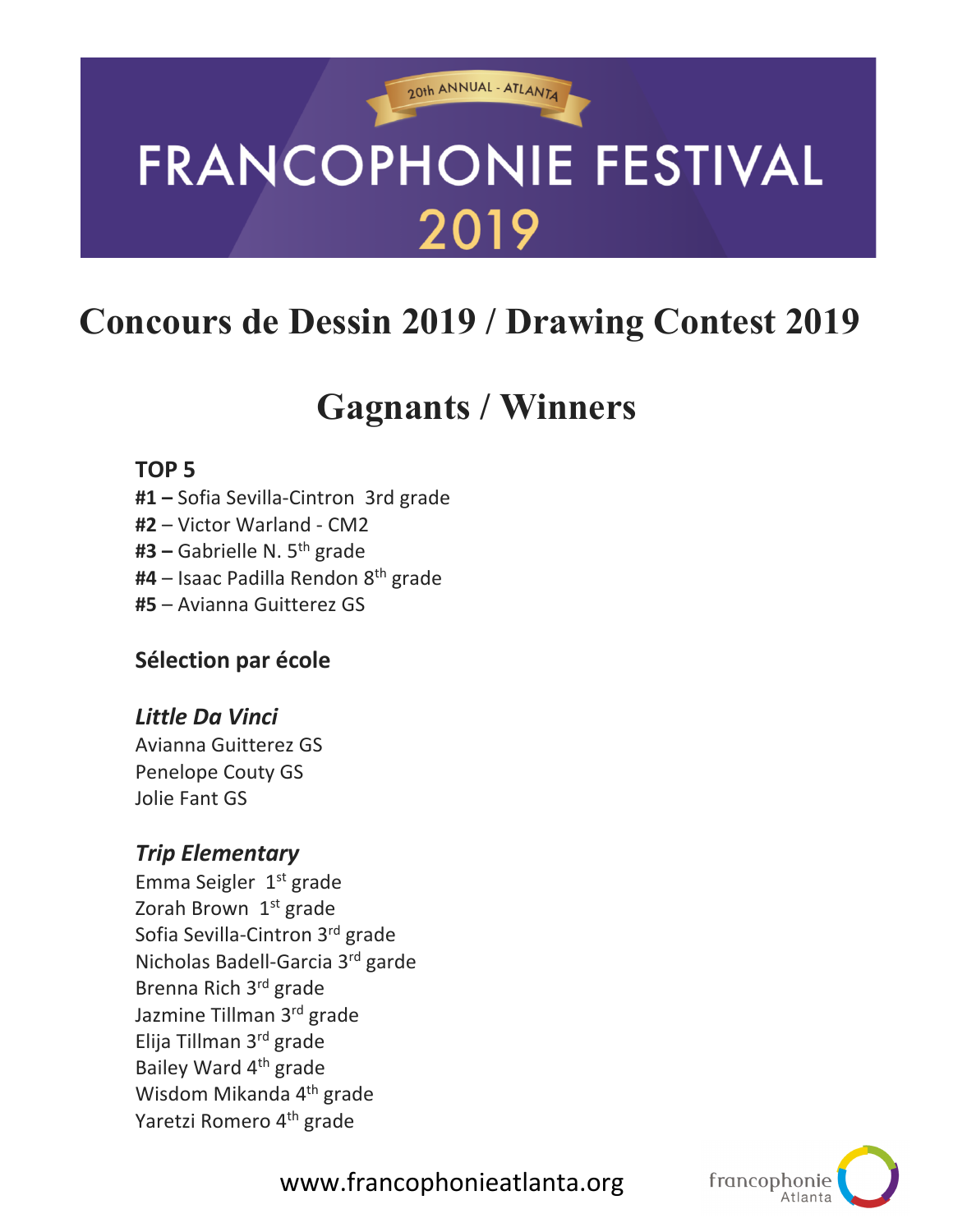#### *Lovett*

Cole Oslesbee 8th grade Caronne Goodsell 8th grade

### *St-Martin's Episcopal School*

Molly F. 1st grade Ben H 1st grade Adeline V. 1st grade Madeline B. 2<sup>nd</sup> grade Stella H. 2<sup>nd</sup> grade Lila B. 2<sup>nd</sup> grade Lexi A. 3rd grade Bennett 3rd grade Emily S. 3rd grade Fletcher B. 3rd grade Gabrielle N. 5th grade Kiley S.  $5<sup>th</sup>$  grade Flynn K. 5<sup>th</sup> grade Charlotte Z. 5<sup>th</sup> grade Nathan L. 5<sup>th</sup> grade

# *Ecole du Samedi*

Grace Mitchell - ADV Leola Hayal - College 1 Mathias Fournier - Maternelle 1 Art Gibney - CM2 Victor Warland - CM2 Natasha Johnson - CM1 Pauline Bailliache - CP1 Manuela Villegas - Intermedaite Eva Ramirez-Blanton - Intermediate Darius Afshar - CE2 Leopoldine de Viel Castel -CE2 Kylie Williams – Kindergarten 1 Yara Saleh - Beginners Mariana Gutierrez – Beginners Adrian Duvnjak - Beginners



www.francophonieatlanta.org